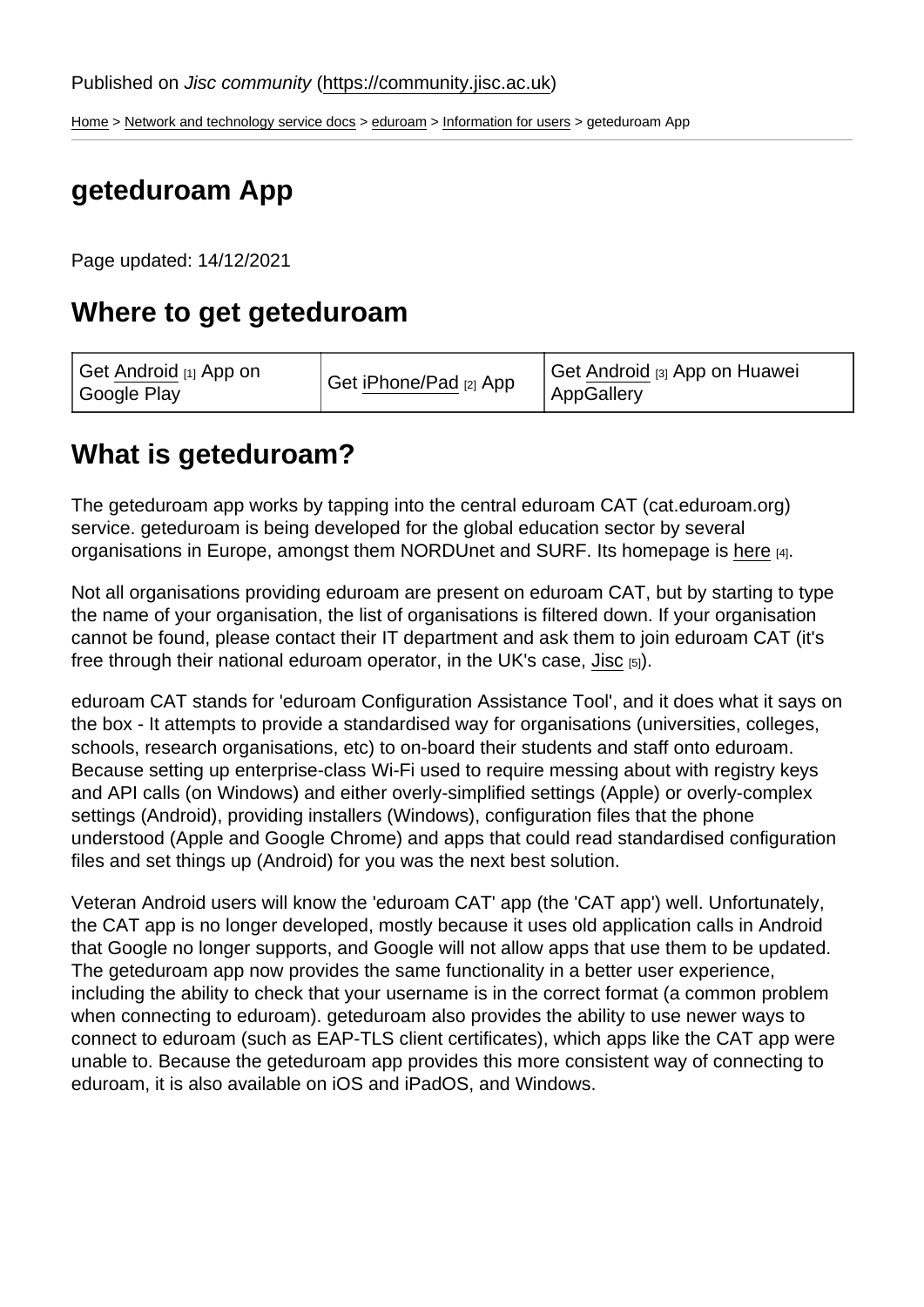**NOTE: Because of the way the geteduroam app installs the eduroam settings (and the fact that it supports EAP-TLS), you must keep the geteduroam app on your phone. If you delete the app, the eduroam settings will also be deleted, and you will not be able to connect to eduroam anymore without either reinstalling the app or by manually configuring your device.** 

# **Common Issues and Questions:**

Here are some common issues that are discovered when using geteduroam on Android and Apple devices.

- 1. **Unable to find your organisation on geteduroam:** This is likely because your organisation is either not set up on the eduroam CAT, or, if it is, has not set the profile to be published on eduroam CAT. It has to be marked as 'production ready' before it shows up on eduroam CAT. In this instance, please contact your organisation's IT department and ask them to set that flag.
- 2. **Unable to set up eduroam because an existing eduroam connection exists:** If you set up eduroam yourself by tapping on the eduroam Wi-Fi name and typing in your username and password (on iOS) or configuring it with all the settings (on Android), you have to delete the network connection by tapping on the info icon or the Wi-Fi connection and choose 'Forget Network'. That should delete the details, and geteduroam should be able to set up the connection.
- 3. **Unable to set up eduroam because a 'profile' exists:** This usually happens when you downloaded a profile from the eduroam CAT website and installed it (usually this happens on iOS phones). You need to delete or uninstall the profile first. It usually is called 'eduroam'. Then try the geteduroam app again.
- 4. **Getting an 'Invalid profile' error:** This is the most annoying error. It can indicate that there is a problem with the profile, such as some additional checks made by the device's OS that don't like one of the settings and rejecting them, which means your IT department has to fix that, and then ask you to retry. We at **eduroam(UK)** will be happy to test the profile using one of the many Android and iOS devices we have access to.

On some iOS versions, and some phones (such as Samsung phones) it actually means that it was successful, but it didn't connect to eduroam. The best way to check is to turn Wi-Fi off, wait a few moments, and then turn it back on. Then check in the Wi-Fi settings whether it has connected to eduroam. If the problem persists, please also check point 8 below, or let your IT department know and ask them to escalate it to us. We'll try and find out why this happens.

5. **The eduroam settings disappeared from the phone when geteduroam was deleted:** Yes, that is correct. geteduroam installs the settings, but they are not set up to be independent from the app. So, when you delete the app, the settings are deleted too, and so is your eduroam connection. This is particularly a **requirement** when your organisation uses so-called client certificates to connect you to eduroam (using an authentication method called EAP-TLS), because the app keeps tabs on when your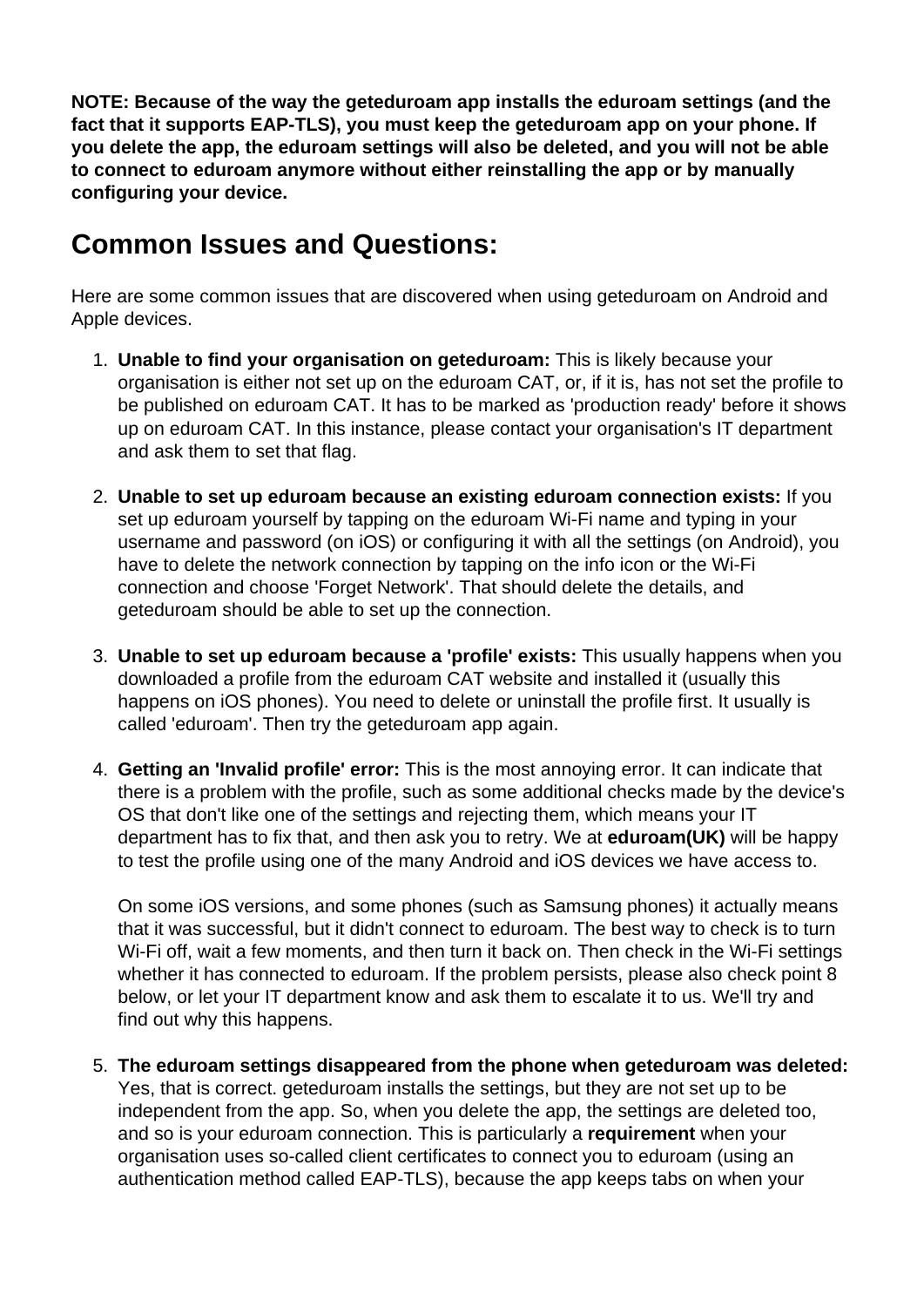certificate is due to expire and will remind you to renew it.

It's not ideal, but the user experience is better. Leave the app on the phone, it doesn't use your location and it does not track you. It only requires the ability to modify your Wi-Fi settings and, on some devices, access to your files to be able to read the config file and write certificates out.

6. Why use the geteduroam app when the 'eduroam CAT' app works? The answer is simple: the 'eduroam CAT' app is no longer being maintained. The primary reason is Google. Google publishes new versions of so-called APIs (Application Programming Interfaces), and they regularly stop supporting old versions of these APIs (you can see the API versions at [this Wikipedia entry](https://en.wikipedia.org/wiki/Android_version_history)  $[6]$  about Android's version history). This means that on Android 10 and earlier, some features cannot be implemented, and fixes to apps are no longer possible. If you as an app developer want to update your app, you have to use new versions of the APIs which may make apps unusable. So a lot of fixes that were requested for the old 'eduroam CAT' app cannot be implemented because the API version is locked.

The 'eduroam CAT' App is still the best way to set up eduroam on your Android phone if it is a phone with Android 4 to Android 7. Android 8 (Oreo), Android 9 (Pie) and Android 10 (Q), i.e. phones released in the last 4 years or so, should use the geteduroam app, but can also use the 'eduroam CAT' app. Android 11 and beyond require the use of geteduroam.

- 7. It doesn't look like geteduroam worked because there are no details in the eduroam Wi-Fi connection? geteduroam uses what's called a profile, and this means that the details are not necessarily available in the Wi-Fi connection. If you set up your eduroam Wi-Fi connection manually, there is nothing else to manage it and thus the details are shown there. If you need to change the password or re-configure your eduroam connection after having set it up with geteduroam, you should use the geteduroam app again, provided that your organisation continues to provide a profile on the eduroam CAT website.
- 8. geteduroam says it configured eduroam, but when I tap on my 'Eduroam' network, it asks me for a password! Why? The eduroam SSID is case-sensitive and must be all lower-case (i.e. 'eduroam '). If your organisation has set up an SSID called 'Eduroam' or 'EDUROAM' (or any other variation), please ask them to fix it because that breaches the [eduroam technical specification](https://community.jisc.ac.uk/library/janet-services-documentation/eduroamuk-technical-specification)  $_{[7]}$  (specifically, Section 4.8 in the UK version thereof).

If the network was set up for test purposes, your organisation can temporarily add the non-compliant Wi-Fi SSID as an additional SSID in their profile on the CAT website so that it is also configured, but please note that this should not continue to be configured as a production network.

9. Why use the geteduroam app when I can just tap on the Wi-Fi network and connect to eduroam that way? eduroam is based on what is called enterprise Wi-Fi, or 802.1X. This requires a certificate, and to make sure that you only provide your username and password to the server that your organisation runs, you have to provide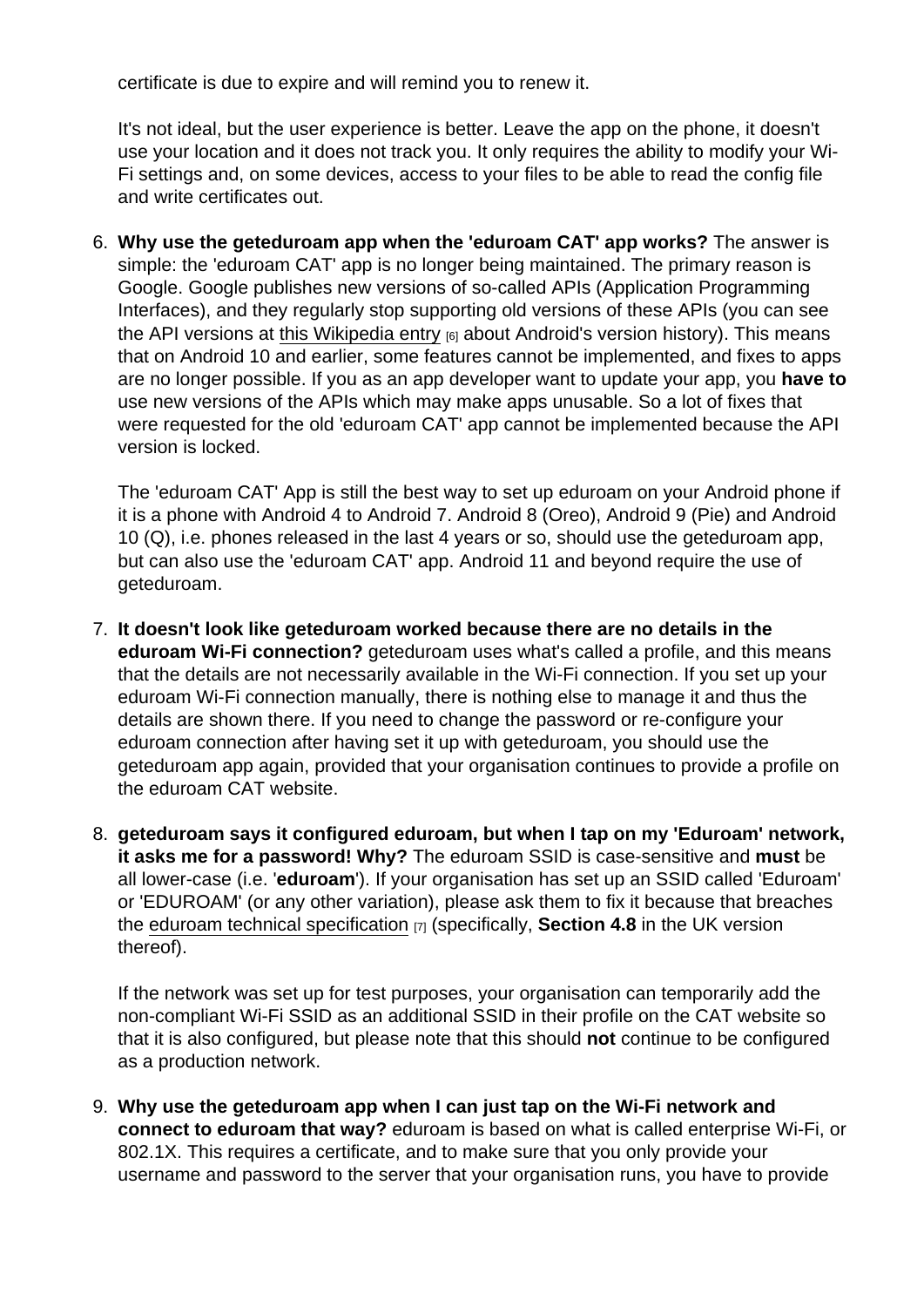settings to tell your phone to only trust a certificate issued for the server your organisation runs.

On iOS devices, this is not possible without either a so-called .mobileconfig profile (which is available from the eduroam CAT profile page for your organisation), or by setting it up with something like geteduroam. Simply connecting and providing a username and password is not enough because on iOS, the device takes what's called a fingerprint of the certificate issued for the server your organisation runs. It compares this fingerprint with the certificate it gets every time, and if it does not match, stops the authentication. While this sounds good, when your organisation changes their certificate, your eduroam authentication stops working permanently until you forget the network and then reconnect to it to get the new certificate fingerprint. That action leaves you open to potentially being fooled into giving another server your username and password (which is bad news - we issued an advisory in October 2021 on this [here](https://community.jisc.ac.uk/library/network-and-technology-service-docs/2021-10-advisory-addressing-claims-eduroam)  $_{[8]}$ ).

On Android devices, something equivalent to the iOS .mobileconfig file does not exist, and you have to set up specific parameters when you connect to eduroam manually. There is one setting in particular that is often set but shouldn't be, because it allows something that is even worse than what happens on iOS. This setting is called the 'Do not validate certificate' option. When you select it, it effectively means that any server anywhere can claim to be the server your organisation runs, and your device will send it the username and password without checking whether it is true or not. The option no longer exists on most Android 11 phones (and definitely no longer exists in Android 12), so you have to be able to know which certificate authority issued the certificate that your organisation uses on their server. geteduroam makes this simple and straight-forward by setting it from information in the CAT profile that your organisation provides.

Windows is very similar to Android in that you have to provide specific details to be able to connect to eduroam manually, and the geteduroam app (on Windows 10) and the Windows installation executable (which you can download from the eduroam CAT profile webpage for your organisation) make this easy and straight-forward for you.

10. Using the geteduroam app on iOS 15 fails, but downloading the profile directly from the eduroam CAT website works. What gives? Unfortunately there was a bug in iOS 15 and iOS 15.1 that prevented apps (like geteduroam) from installing certificates in profiles like eduroam's. The file from the eduroam CAT website is an Apple Configurator profile (a .mobileconfig file), so that continued to work.

Apple confirmed that this bug was fixed in iOS 15.2. Please upgrade your phone to iOS 15.2 and geteduroam should function as it did before you upgraded to iOS 15 or 15.1.

11. Trying to use geteduroam on Android 12 fails. It installs the profile but it won't authenticate! This worked before I upgraded to Android 12! Android 12 has become a lot stricter in its requirements without specifying what was changed. As part of our investigation into this, we discovered that Android 12 strictly applies the X.509 certificate specification (i.e. it will not apply any workarounds that have worked in past versions or with older operating systems), and it also blocks certificates signed with the obsolete SHA1 and MD5 hashing algorithms.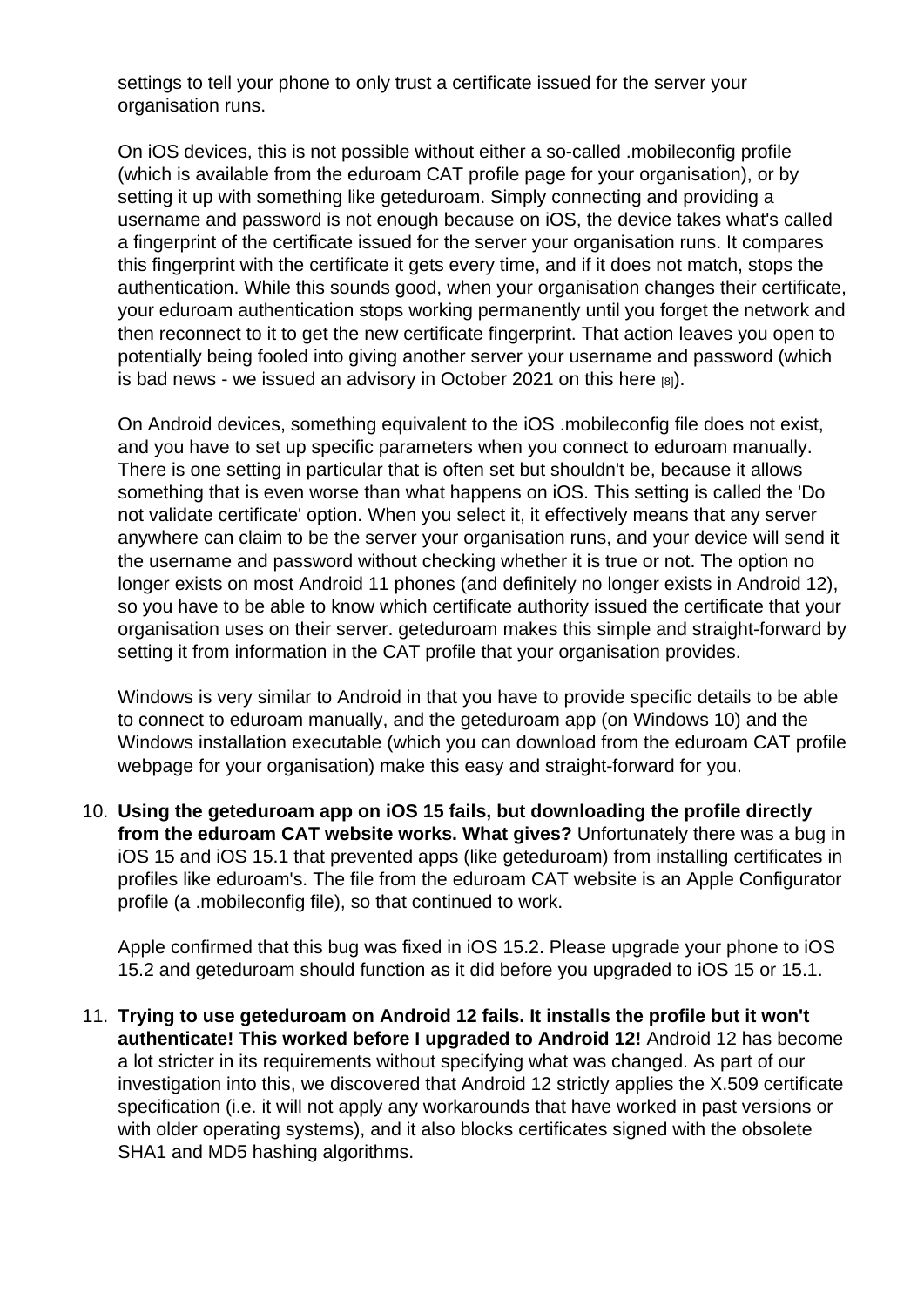The [eduroam EAP Server Certificate considerations](https://wiki.geant.org/display/H2eduroam/EAP+Server+Certificate+considerations) [9] page at the global eduroam Wiki specifies which settings the server certificate should (read, must) comply with. Your IT department can verify their server certificate with the command: openssl verify x509\_strict -verbose -CAfile <ca.certificate> <server.certificate>. An OK message means it will comply with the strict specification. Additionally, if you are from a UK organisation, your IT department can run a certificate check in the eduroam(UK) Support portal to check the server certificate against the considerations on the global eduroam Wiki.

We are also happy to test your IT department's CAT profile on an Android 12 device we have access to to ensure it works. Your IT department can request this via our support portal.

12. You say in point 5. that geteduroam doesn't need anything other than the ability to read some files and write certificates out, so why does it ask for access to my photos and when I try to open PDFs it shows up as the default? Unfortunately some early versions of geteduroam on Android had file associations that were wrong. But because those versions are now 'frozen' because they targeted earlier versions of Android with APIs (see point 6.) that are no longer supported, they can not be fixed to remove the broken file associations. Be assured that the app does not read your photos or PDFs. The only files it needs to read are eapconfig files to be able to install the root certificate(s) within.

You can however, if you are happy to download an updated Android app from outside the Google Play store, side-load an updated app. The link to such a side-loaded app will be published here once we have it.

#### Questions?

Do you have any questions about geteduroam? Do you have problems with it? If you do, please start at your local IT department helpdesk first. It might be something simple (like Wi-Fi coverage being broken), or something more extensive. Please help your IT department by providing them with this kind of information (to take screenshots, press Power and the Home button together on iOS, Power and the Volume Down button on Android):

- What device (phone, tablet, laptop) do you use? The make and the model will be very helpful.
- What version of operating system does it run? A screenshot can be very helpful: On iOS, you can look in the Settings under General, About for the Software Version. On Android, you can look in the Settings under About phone, Software Information. On Windows, you should be able to look in the 'Help' menu under 'About' to get more information
- Which version of geteduroam are you running? On Android, go to Settings, then Apps, find 'geteduroam', tap it and scroll to the bottom. On iOS, go to General, iPhone Storage, search for 'geteduroam' and tap it. On Windows, it will probably be an executable you had to download.
- What did you try and do. Note each step down, or, if you can, take screenshots.
- Send all of this to your helpdesk. If they can't help, they will probably send it to us, which